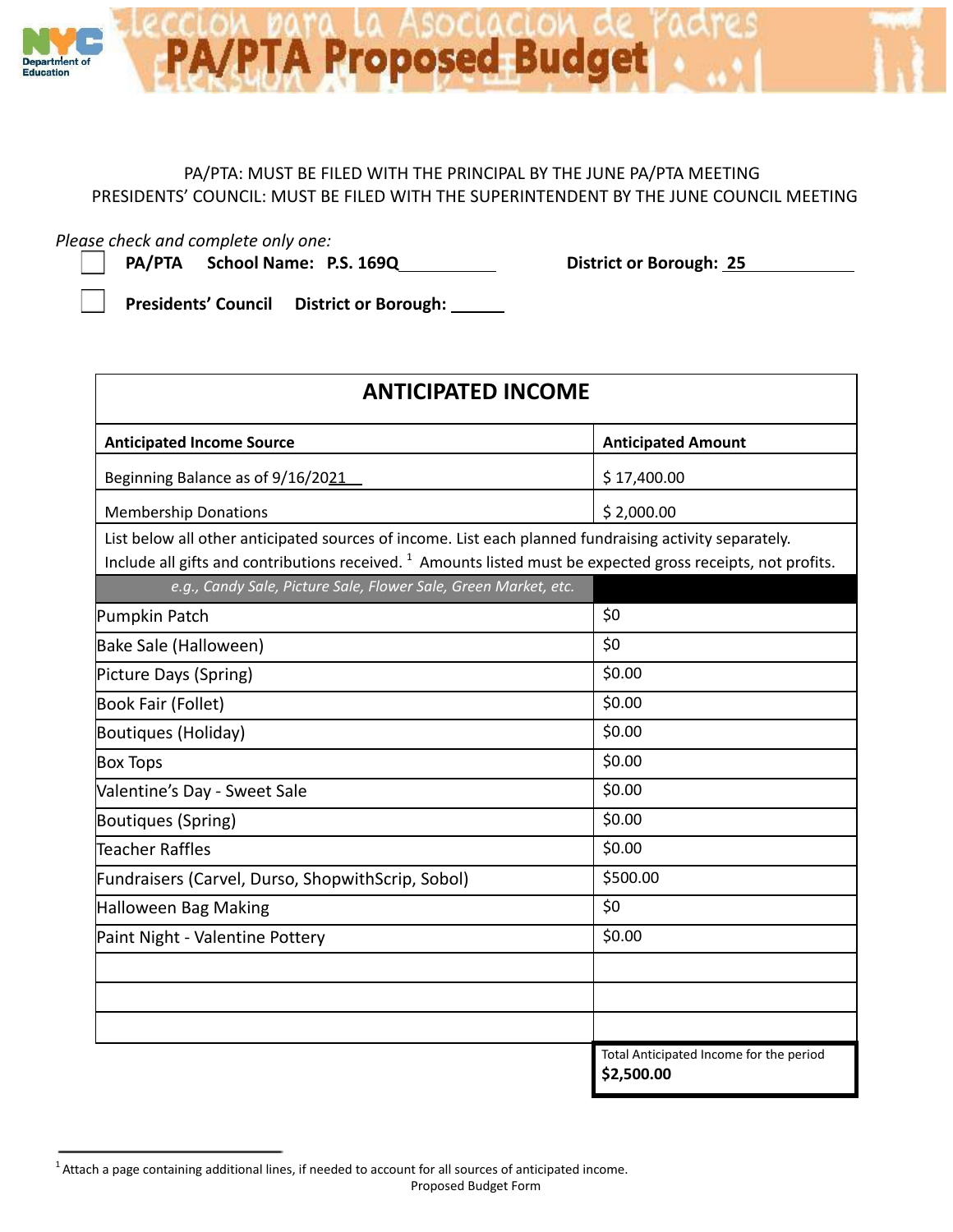

## A/PTA Proposed Budget

## **ANTICIPATED EXPENSES**

| Anticipated Expenses <sup>2</sup> – Itemize each anticipated expense on a                                                              |                                                          |
|----------------------------------------------------------------------------------------------------------------------------------------|----------------------------------------------------------|
| separate line. A single fundraising activity may involve more than                                                                     |                                                          |
| one expense. Include anticipated donations to the school/district<br>and identify the proposed purpose for all donations. <sup>3</sup> | Amount                                                   |
| e.g., Payment to ABC Photography for picture sale services, postage for                                                                |                                                          |
| mailings, printing costs, etc.                                                                                                         |                                                          |
| Halloween Bag Making                                                                                                                   | \$0.00                                                   |
| Pumpkin Patch (pumpkins to sell)                                                                                                       | \$0.00                                                   |
| Fall Festival                                                                                                                          | \$1,500.00                                               |
| Pizza, snacks, drinks and supplies for PTA events (not for sale)                                                                       | \$0                                                      |
| Book Fair (Follet)                                                                                                                     | \$0                                                      |
| Desks/Bikes                                                                                                                            | \$3,000.00                                               |
| Lamination                                                                                                                             | \$1,000.00                                               |
| Bake Sale – Halloween (supplies)                                                                                                       | \$0                                                      |
| Box Tops (postage)                                                                                                                     | \$25.00                                                  |
| Graduation (yearbooks, t-shirts, supplies)                                                                                             | \$2,500.00                                               |
| Paint Night                                                                                                                            | \$0                                                      |
| <b>Other Supplies</b>                                                                                                                  | \$45.00                                                  |
| Bake Sale - Valentine's Day (items for sale)                                                                                           | \$0                                                      |
| Dance - Winter Snowflake (supplies and refreshments)                                                                                   | \$0                                                      |
| Boutique – Holiday (consignment items for sale)                                                                                        | \$0                                                      |
| Boutiques (Spring)                                                                                                                     | \$0                                                      |
| Teacher Appreciation Week (luncheon or gift cards)                                                                                     | \$2,000                                                  |
| Other Fees (President's Council, bank fees, PTA dues envelopes)                                                                        | \$200.00                                                 |
| Miscellaneous expenses for school (student incentive, banners,                                                                         | \$2,000.00                                               |
| costumes, decorations, school spirit, etc)                                                                                             |                                                          |
| Holiday gifts for staff                                                                                                                | \$600.00                                                 |
|                                                                                                                                        | Total Anticipated Expenses for the period<br>\$12,870.00 |

## **ANTICIPATED FUND BALANCE AS OF 6/30/2022** Total Anticipated Income (including Beginning Balance) – Total Anticipated Expenses = Anticipated Fund Balance Total Anticipated Income from Page 1: \$2500.00 (19,900) **-** Total Anticipated Expenses from Page 2: \$12,870.00 **= Anticipated Fund Balance:** \$7,030.00 **Date Proposed Budget Form was distributed to Members: 9/28/2021**

**Date Proposed Budget Form was distributed to the Principal/Superintendent:**